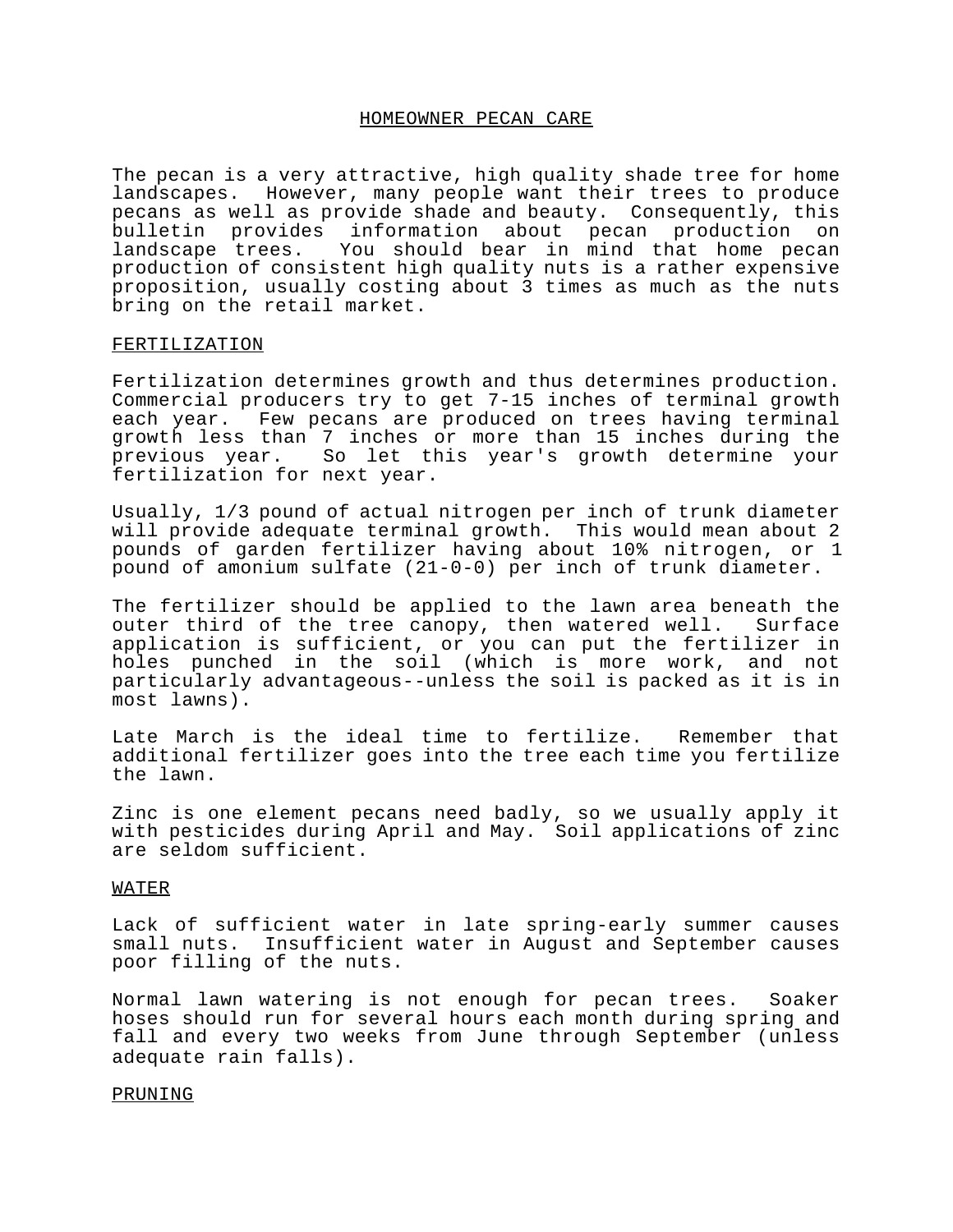Pruning to train and shape the tree is done during the first 4-5 years after planting (See Fact Sheet L-980). Limited corrective pruning is performed to remove damaged or diseased limbs, or limbs that are too low. This pruning can be done as needed, but the winter months are preferred. Try to avoid cutting limbs larger than 4 inches in diameter. Always make clean cuts, close to the trunk or branch to prevent rot or insect invasion.

## INSECT AND DISEASE CONTROL

This is where the majority of homeowners lose their pecans--by spraying at the wrong times, using the wrong materials, or by poor spray coverage. Unfortunately, homeowners cannot obtain the best spray materials, nor do they have the proper spray materials, nor do they have the proper spray equipment to spray large pecan trees. To have them sprayed by someone with proper equipment and pesticides is usually quite expensive.

A minimum of 5 sprayings is essential to the production of quality pecans. Additional sprayings may be required in certain years. The following schedule points out when and what should be used for the minimum, plus the optional sprays.

|     | <b>TTME</b><br>TO USE |                               | TO CONTROL                                                                 | MATERIALS                          |
|-----|-----------------------|-------------------------------|----------------------------------------------------------------------------|------------------------------------|
|     | MINIMUM<br>1.         | DORMANT<br>Jan-Feb.           | Phylloxera gall<br>Other over-wintering<br>insects                         | Oi 1                               |
|     | Fungicide and         | 2. PREPOLLINATION             | Scab<br>Zinc deficiency                                                    | Zinc                               |
|     |                       |                               | 3. CASEBEARER Pecan nut casebearer,<br>Early-Mid May scab, zinc deficiency | Insecticide, zinc<br>and fungicide |
|     | 4.                    | SECOND CASE-<br><b>BEARER</b> | Second generation<br>casebearer, scab,<br>aphids, other insects            | Insecticide and<br>Fungicide       |
| and |                       | 5. SHUCKWORM                  | Hickory shuckworm,                                                         | Insecticide                        |
|     |                       |                               | pecan weevil, aphids, Fungicide<br>downey spot, other<br>insects           |                                    |